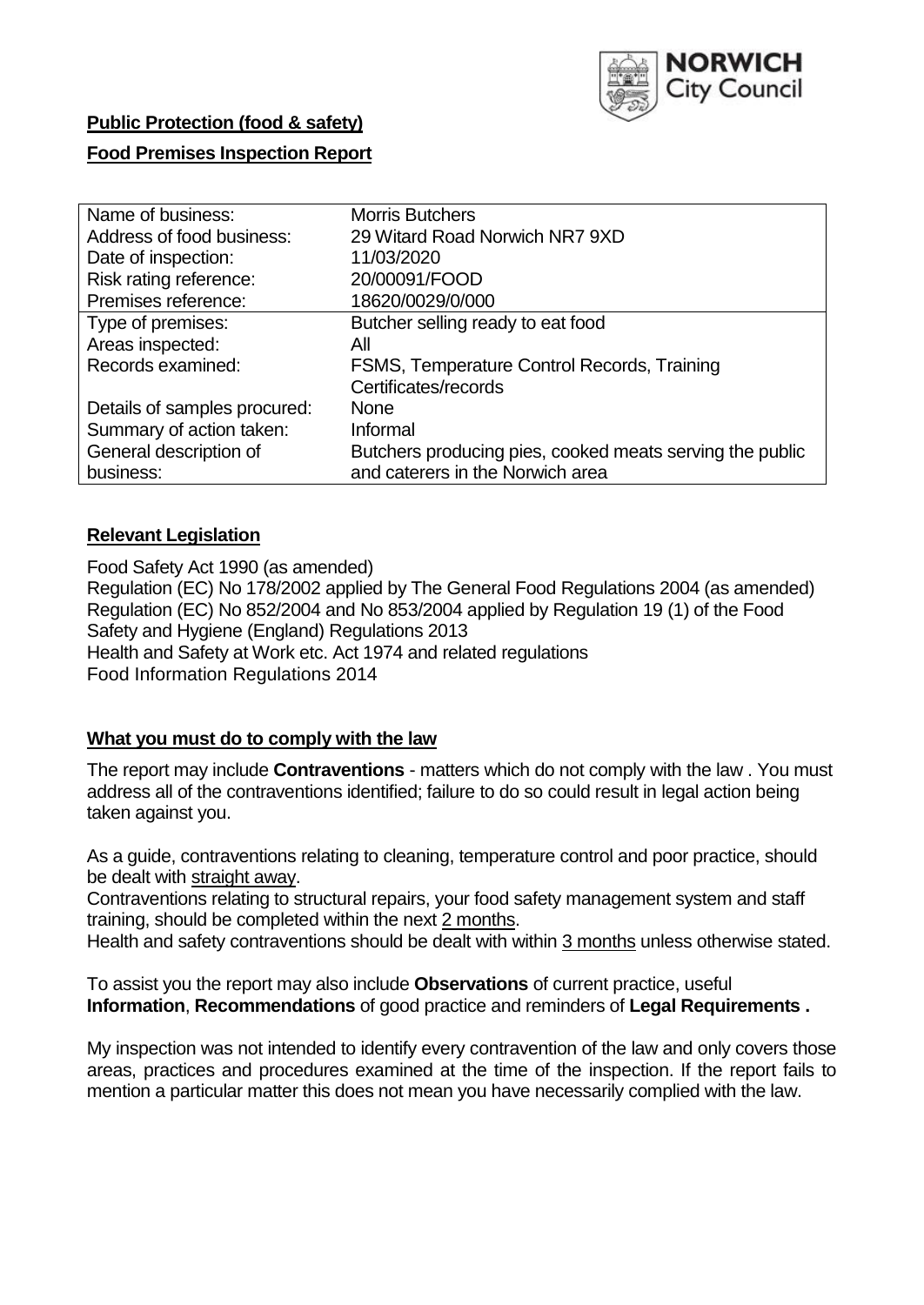# **FOOD SAFETY**

#### **How we calculate your Food Hygiene Rating:**

The food safety section has been divided into the three areas which you are scored against for the hygiene rating: 1. food hygiene and safety procedures, 2. structural requirements and 3. confidence in management/control procedures. Each section begins with a summary of what was observed and the score you have been given. Details of how these scores combine to produce your overall food hygiene rating are shown in the table.

| <b>Compliance Area</b>                     |          |                  |           | <b>You Score</b> |               |    |           |    |          |  |  |
|--------------------------------------------|----------|------------------|-----------|------------------|---------------|----|-----------|----|----------|--|--|
| Food Hygiene and Safety                    |          |                  |           | 0                | 5             | 10 | 15        | 20 | 25       |  |  |
| <b>Structure and Cleaning</b>              |          |                  |           | $\Omega$         | 5             | 10 | 15        | 20 | 25       |  |  |
| Confidence in management & control systems |          |                  |           | $\Omega$         | 5             | 10 | 15        | 20 | 30       |  |  |
|                                            |          |                  |           |                  |               |    |           |    |          |  |  |
| <b>Your Total score</b>                    | $0 - 15$ | 20               | $25 - 30$ |                  | $35 - 40$     |    | $45 - 50$ |    | > 50     |  |  |
| <b>Your Worst score</b>                    | 5        | 10 <sup>10</sup> | 10        |                  | 15            |    | 20        |    |          |  |  |
|                                            |          |                  |           |                  |               |    |           |    |          |  |  |
| <b>Your Rating is</b>                      | 5        | 4                |           | 3                | $\mathcal{P}$ |    |           |    | $\Omega$ |  |  |

Your Food Hygiene Rating is 5 - a very good standard



## **1. Food Hygiene and Safety**

Food hygiene standards are high. You demonstrated a very good standard of compliance with legal requirements. You have safe food handling practices and procedures and all the necessary control measures to prevent cross-contamination are in place. Some minor contraventions require your attention. **(Score 5)**

#### Contamination risks

**Contravention** The following exposed food to the general risk of cross-contamination with bacteria or allergens or its physical contamination with dirt, foreign objects or chemicals::

- Blue board used in cooked meat preparation scored and difficult to clean. Resurface or replace
- Blue cooked meat apron put on over red raw meat apron when customer request items from ready to eat counter . Ensure blue apron is a non absorbent fabric, ideally use disposable plastic aprons

#### Hand-washing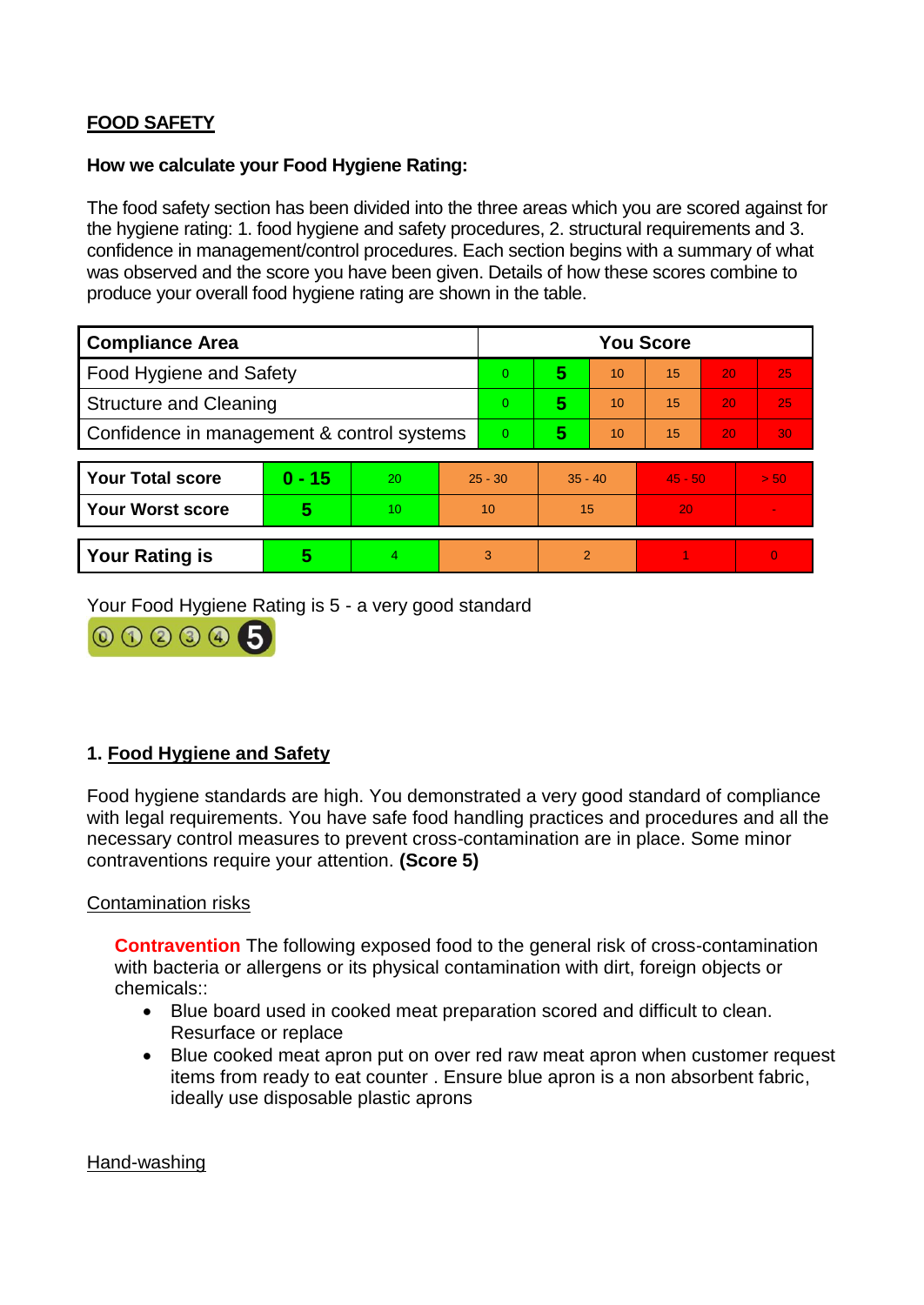**Contravention** The following indicated that hand-washing was not suitably managed::

• The soap dispenser in the rear meat preparation area was broken, would not dispense soap.

**Observation** :A replacement dispenser was ordered in my presence

#### Temperature Control

**Contravention** The following evidence indicated there was a risk of bacteria growing on food:

 Cooked joints of meat (still in the sealed bag) were left for up to 3 hours in an ice bath before being placed in the freezer to complete the chilling process.

**Recommendation** Large joints of meat be placed in freezer, to complete chilling process, within 1hour 30 minutes of completion of cook.

## **2. Structure and Cleaning**

The structure facilities and standard of cleaning and maintenance are all of a good standard and only minor repairs and/or improvements are required. Pest control and waste disposal provisions are adequate. The minor contraventions require your attention. **(Score 5)**

## Cleaning of Structure

**Contravention** The following items were dirty and require more frequent and thorough cleaning:

- hard to reach areas around pipework and to ledges particularly beneath hand wash basin
- walls particularly behind food preparation surfaces

**Observation** The premises had been well maintained and the standard of cleaning was good.

## Cleaning of Equipment and Food Contact Surfaces

**Contravention** The following items are dirty and must be cleaned:

blue chopping boards used for portioning cooked meats (RTE foods)

#### **Maintenance**

**Contravention** The following had not been suitably maintained and must be repaired or replaced:

• damaged wall surface near cooker